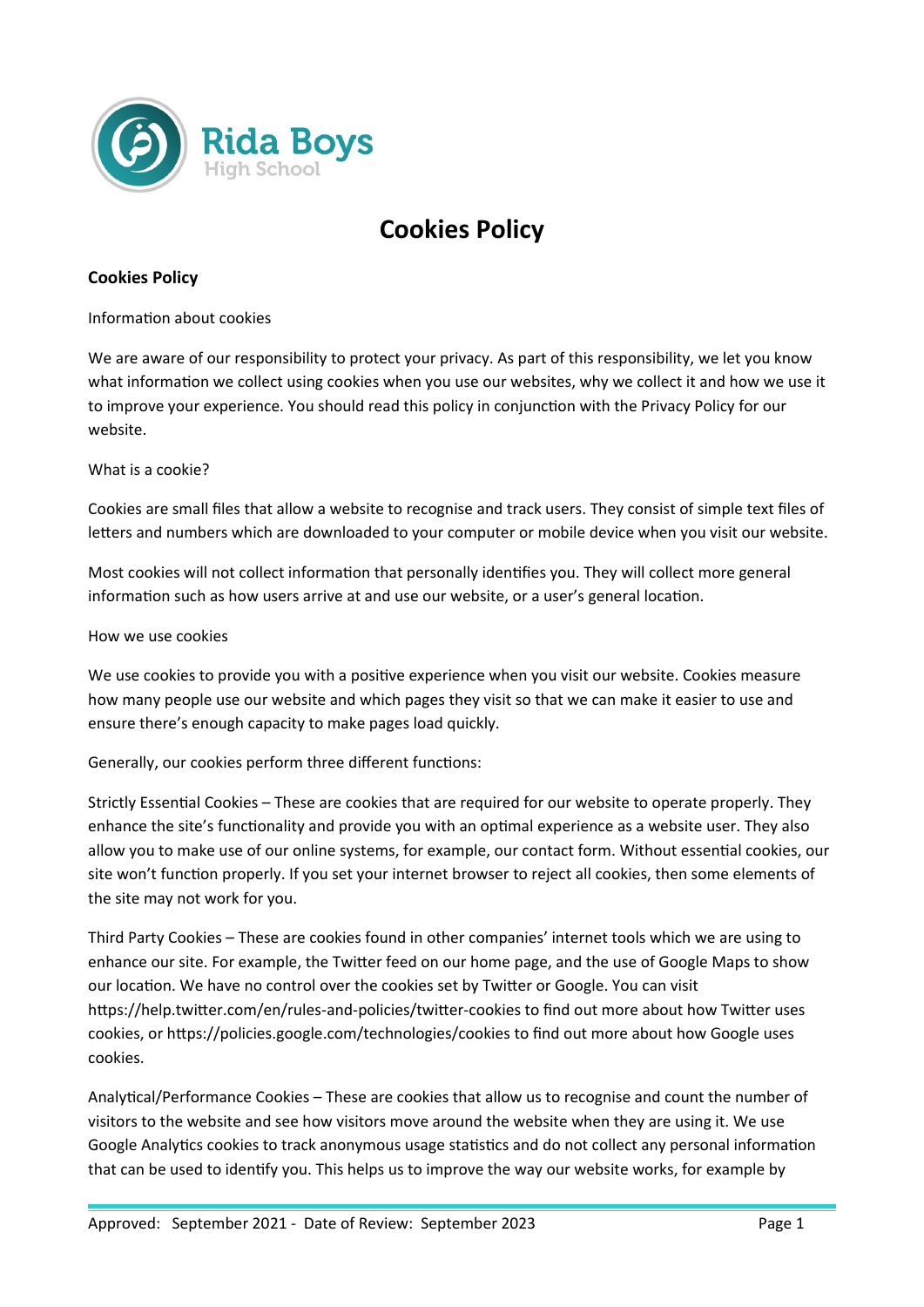ensuring that users are finding what they are looking for easily. You can prevent your data being used by Google Analytics by following the instructions at https://tools.google.com/dlpage/gaoptout.

## Concerns about cookies

While there are many legitimate uses for cookies to improve convenience and efficiency, some uses of cookies can lead to privacy concerns. These concerns typically emerge when a cookie holding personal information identifying you (e.g. name, email address, postal address etc.) is used across multiple sites to track users and internet usage. Star Academies does not use cookies to hold any personal information or track users across multiple sites.

## How to change your cookie settings

If you do not consent to the use of cookies on our website, you can exit our site now, or you can choose to disable/block cookies through your browser's settings and continue to use our site without cookies. You can find out how to disable cookies, or how to remove cookies that have already been set on your computer/mobile device, via the following link: http://www.allaboutcookies.org/manage-cookies/

Disabling cookies will, however, impact on the functionality of our website and you may find that some pages fail to display correctly or some of our interactive features do not work for you.

For any queries relating to the use of cookies, please contact our Data Protection Officer:

Head of Governance Data Protection Officer Rida Boys' High School Forge Lane Thornhill Lees DEWSBURY WF12 9EJ or email info@ridaschools.org.uk

## Further information on cookies

For more information about how to manage cookies and their uses visit About Cookies.

For information regarding the updated law on cookies visit the ICO.

Terms and Conditions

## 1. Website operator

1.1 This website is operated by Zakaria Education (Dewsbury) Limited ("Operator"). Our company is registered in England – registration number is 11256377. Our registered office is at Forge Lane, Dewsbury, United Kingdom, WF12 9EJ. You can telephone us on 01924 900841 or email us at nfo@ridaschools.org.uk. The Operator is registered with the Information Commissioner's Office (Reg. No. ZA474304)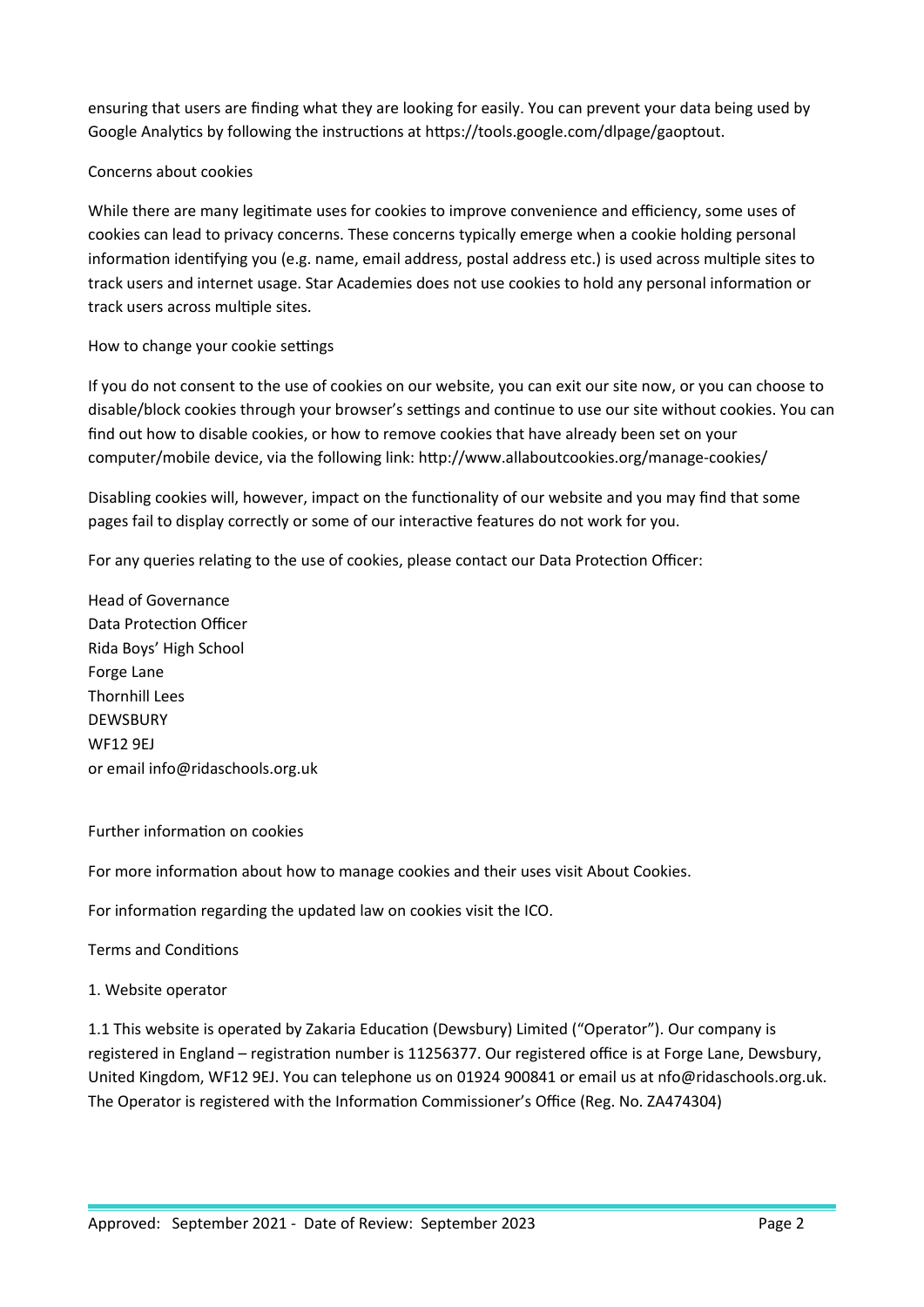## 2. Licence

2.1 Zakaria Education (Dewsbury) Limited grants you a non-exclusive licence to use this website solely upon the following terms and conditions.

2.2 We may terminate this licence at any time without notice.

2.3 We amend these terms from time to time. Every time you wish to use our site, please check these terms to ensure you understand the terms that apply at that time.

## 3. Materials in website

3.1 This website contains material which is owned by or licensed to the Operator. This material includes, but is not limited to, the design, layout, look, appearance and graphics. It is protected by intellectual property laws including, but not limited to, copyright.

3.2 You may view, use, download and store the material on this website for personal use or for the purpose of conducting business with us and only in strict compliance with these terms. Commercial use is not permitted. The re-distribution, re-publication, or otherwise making available of the material on this website to third parties, without our prior written consent is prohibited.

3.3 If you print off, copy or download any part of our site in breach of these terms of use, your right to use our site will cease immediately and you must, at our option, return or destroy any copies of the materials you have made.

3.4 Unauthorised use of this website may give rise to a claim for damages and/or be a criminal offence.

## 4. Accuracy of information

4.1 The information contained within this website is given in good faith and for general information and interest only. It is subject to change without notice. We are not responsible for any inaccuracies and (except as set out in clause 6.3) make no representation and give no warranty as to its accuracy.

4.2 The information contained within this website should not be relied on and does not constitute any form of advice or recommendation. By using this website you confirm that you have not relied on any such information. Any arrangements made between you and any third party named or referred to on the website are entirely at your sole risk and responsibility.

## 5. Linking

5.1 This website may contain links to other websites. We accept no responsibility or liability for the content of other websites or any personal data which they obtain from you. These third party websites are not under our strict control. Any link is not intended to be, nor should be construed as, an endorsement of any kind by us of that other website.

5.2 You may not create a link to this website from another website or document without our prior written consent.

6. Liability